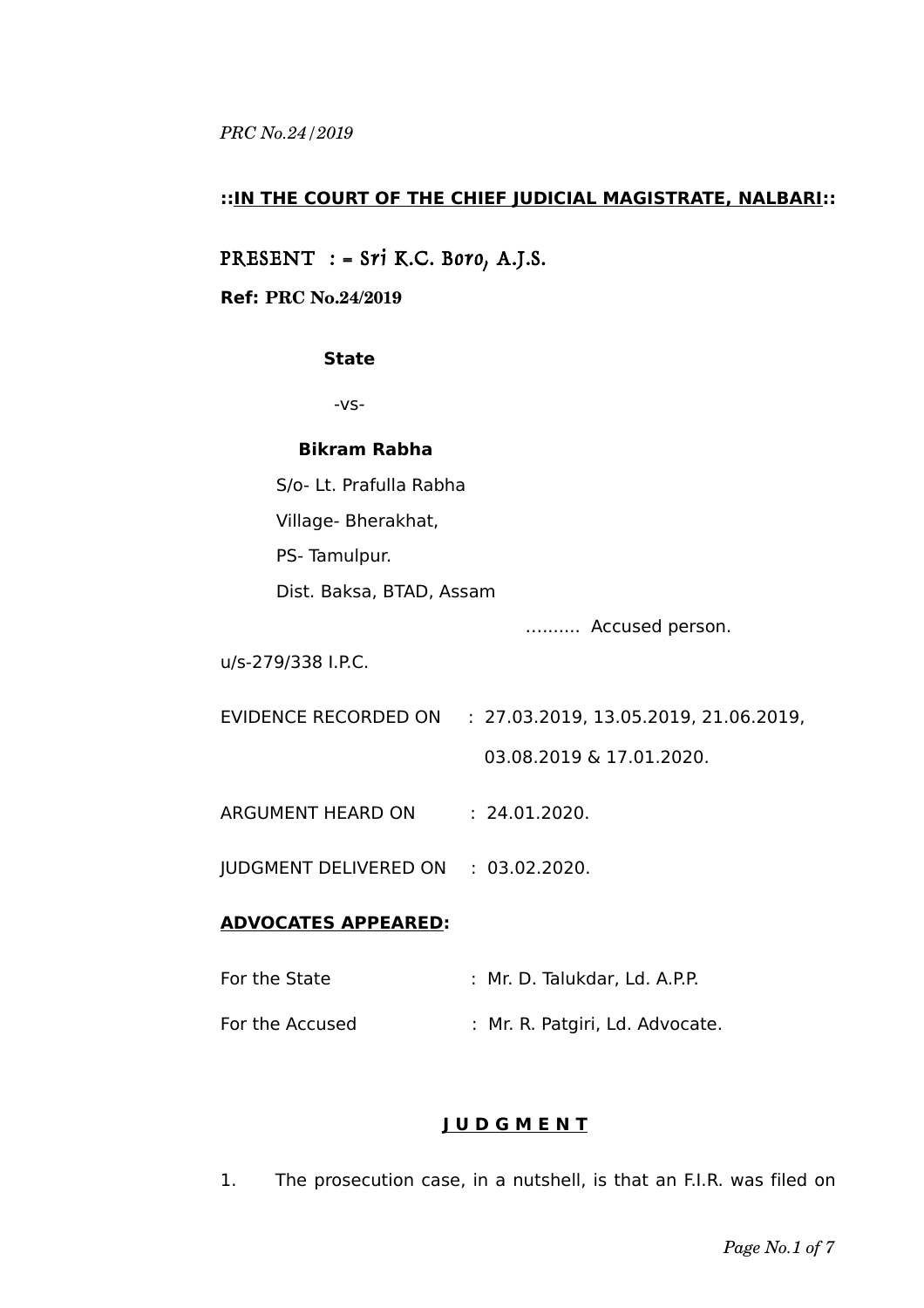03.12.2017, before the In-Charge of Kamarkuchi OP, by informant Karen Rabha against accused Bikram Rabha, alleging inter alia that on 15.10.2017, at about 10.30 pm, at night, his nephew Jyotikan Rabha was proceeding as the pillion rider of the scooty bearing Eng. No.JF33ABHGH04500 and Chassis No.MBLJFW013-HGH05539 towards Hajo side from Nalbari. The informant alleged that the rider i.e. accused rode the vehicle rashly and negligently and on the way, near the bridge of Betkata, the rider of the vehicle applied its brake suddenly, as a result of which, his nephew Jyotikan Rabha was thrown and he sustained injuries on his head and other parts of his person. Immediately, the injured was brought to SMK Civil Hospital, Nalbari and from there, he was referred to GMCH. Hence, the case.

2. On receiving the case, the I.C of Kamarkuchi OP entered the information in the General Diary vide Kamarkuchi OP GDE No.45 dated 03.12.2017 and forwarded the FIR to Nalbari PS. On receipt of the same, Nalbari P.S. registered Nalbari P.S. Case No.926/2017 u/s-279/338 IPC and started investigation. On completion of investigation, the I.O filed charge-sheet against accused person namely Bikram Rabha u/s-279/338 IPC vide CS No.494/2017 dated 31.12.2017.

3. In pursuance of the process issued, the accused person appeared before the court and on his appearance the copies of the case as per the mandate of law u/s-207 Cr.P.C. were furnished to the accused person. Thereupon prima facie case was found against the accused person u/s-279/338 I.P.C and the substance of accusation u/s-279/338 I.P.C was explained to the accused person and he was asked whether he would plead guilty of the offences charged or claimed to be tried. He had pleaded not guilty and claimed to be tried.

4. During the trial, the prosecution side examined five (5) witnesses. The 313 CrPC statement of the accused person was dispensed with. The defence side declined to adduce any evidence.

5. I have heard the argument of both the sides.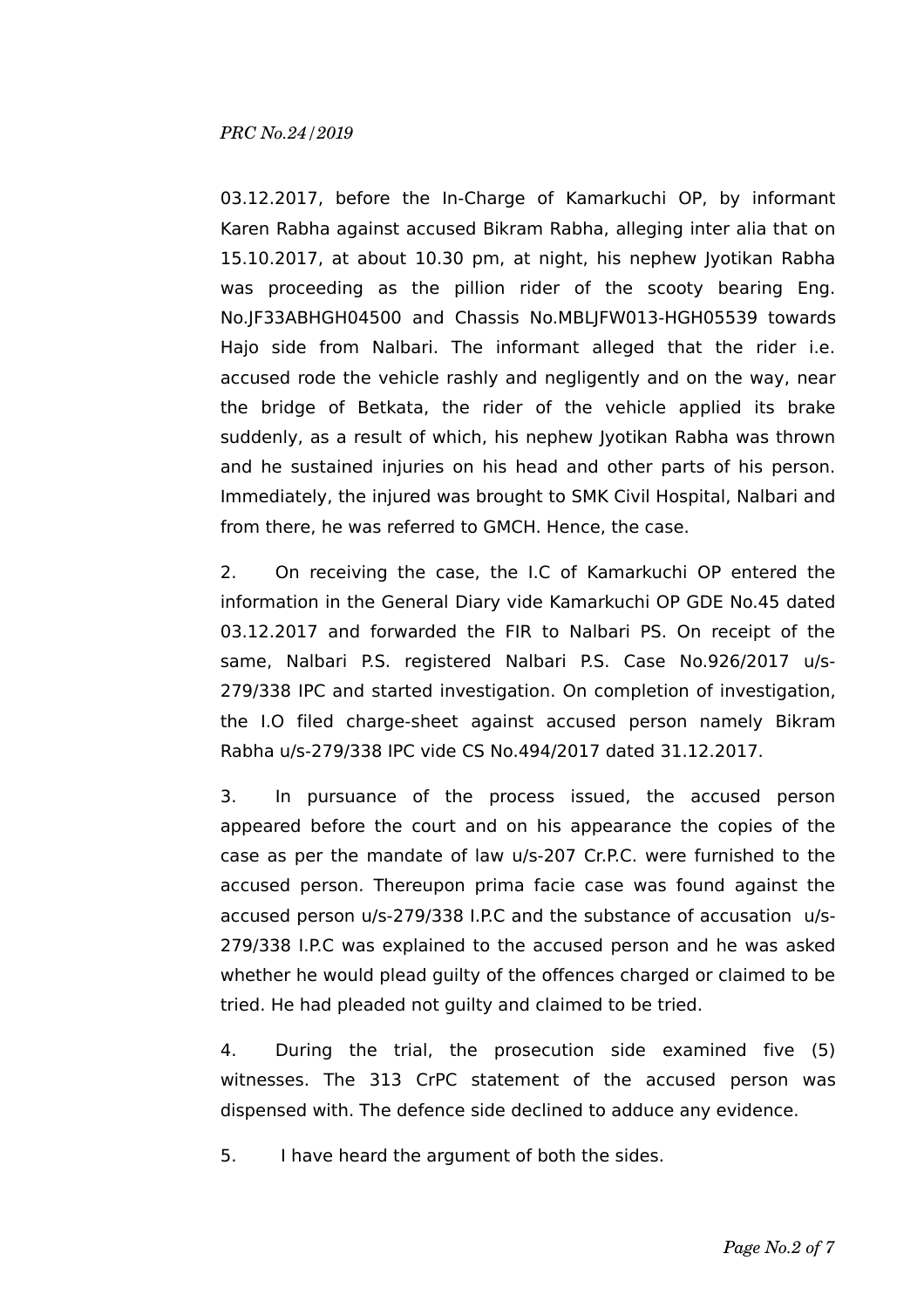## **POINTS FOR DETERMINATION**

**•** Whether the accused person, on 15.10.2017 at about 10.30 pm, at Betkata under Nalbari PS, in a public way, drove a scooty vehicle (without number plate) bearing Eng. No.JF33ABHGH04500 and Chassis No.MBLJFW013 – HGH05539, in a manner so rash as to endanger human life and thereby committed an offence punishable u/s-279 I.P.C. ?

Whether the accused on the above mentioned date, time and place caused grievous hurt to one Jyotikan Rabha by driving a scooty vehicle (without number plate) bearing Eng. No.JF33ABHGH04500 and Chassis No.MBLJFW013 - HGH05539 so rashly as to endanger human life and thereby committed an offence punishable u/s-338 I.P.C. ?

# **DECISION AND REASONS THEREOF :**

6. PW.1 is informant, Karen Rabha. He deposed that the incident occurred about a year ago. His nephew was proceeding as the pillion rider in the scooty of the accused and he fell down and sustained injuries. Now the matter has been compromised. Ext.1 is the FIR and Ext.1(1) is his signature. Ext.2 is the seizure list and  $Ext.2(1)$  is his signature.

7. Defence declined to cross-examine this witness.

8. PW.2 is Saifuddin Ahmed. He deposed that he does not know the informant and the accused. There was a major accident with a scooty about two years ago. Two persons sustained injury in the said accident.

9. Defence declined to cross-examine this witness.

10. PW.3 is Intaz Ali. He deposed that he knew the accused, but did not know the informant. The accident occurred in the year 2017, one night, at about 10.30 pm. At that time, he was talking in the residence of Saifuddin. The accident occurred while the injured was proceeding in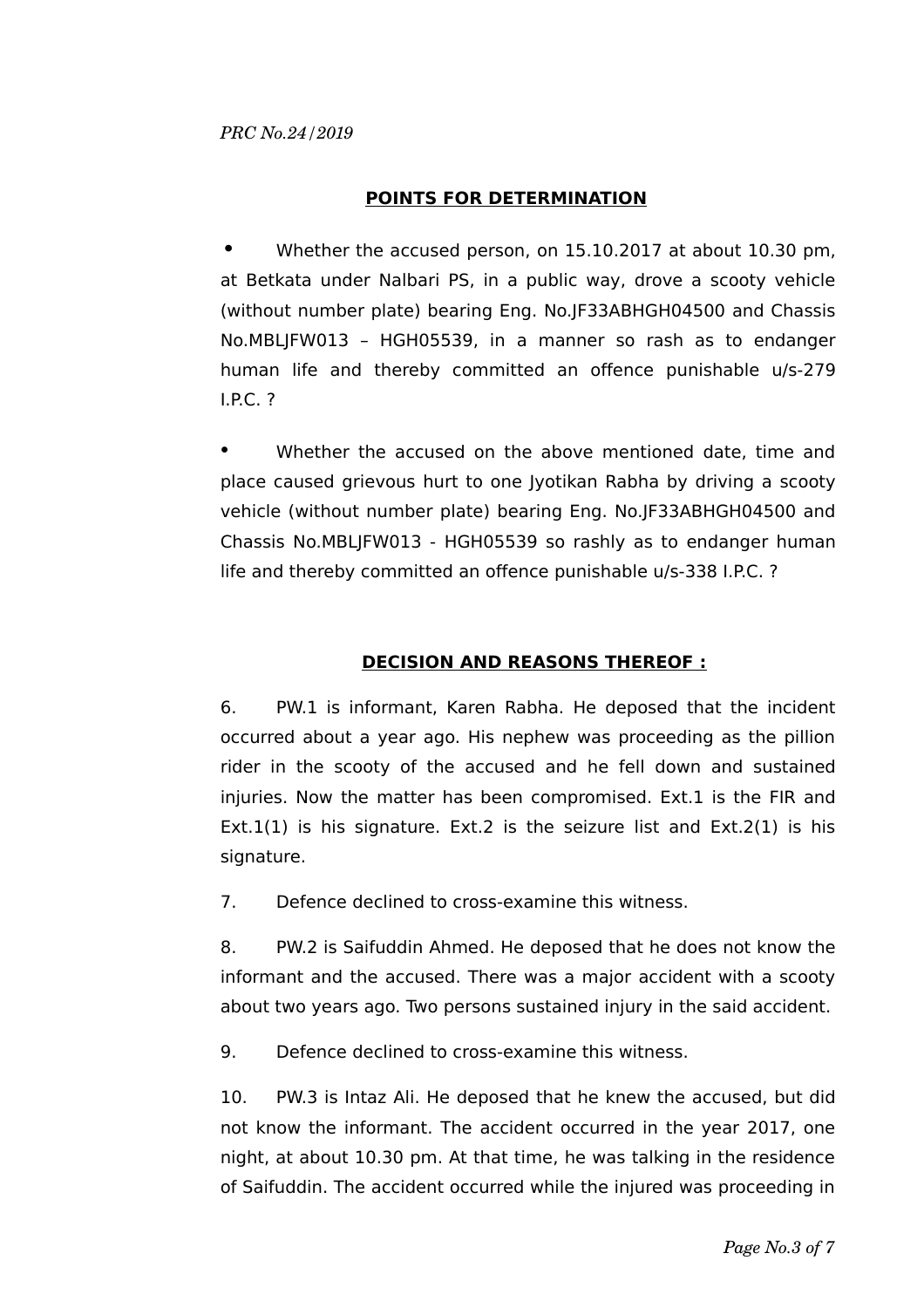a scooty vehicle. Police seized the scooty vide Ext.3, seizure list. Police recorded his statements.

11. During cross-examination, this witness deposed that he does not know who was on fault for the accident.

12. PW.4 is Latifur Rahman. He deposed that he does not know the informant and the accused. There was a bike accident at the edge of the bridge about 2-3 years ago, one night, at about 2.00 am. The public gave the injured first aid.

13. Defence declined to cross-examine this witness.

14. PW.5 is Jyotikan Rabha. He deposed that informant is his uncle. Accused is his friend. The accident occurred about two years ago. He went for roaming. While he was proceeding with the accused, suddenly a dog crossed the road as a result of which the accident occurred. The matter has been compromised. He has no objection if the accused is acquitted.

15. Defence declined to cross-examine this witness.

16. These are the materials on record.

17. In view of the discussion above, before arriving to decision, I would like to put that to prove the offence u/s-279 IPC, the prosecution has to prove that the driver was reckless or negligence while driving. Similarly to prove the offence u/s-338 IPC, the driver has to be so mush rash or negligent in his driving that such act might cause endanger to public life or safety. The question posed, what shall be the degree of "rash or negligent" to engulf penal provision. Let me first, go through the definition of rash and negligent.

18. When a person, conscious of the fact that his action may cause harm or damage takes the action with utter indifference to the consequence, which may ensue from his such act, he is said to have done the act rashly. In other word, when a person who is aware of the risk, which his action involves, does that act with utter indifference to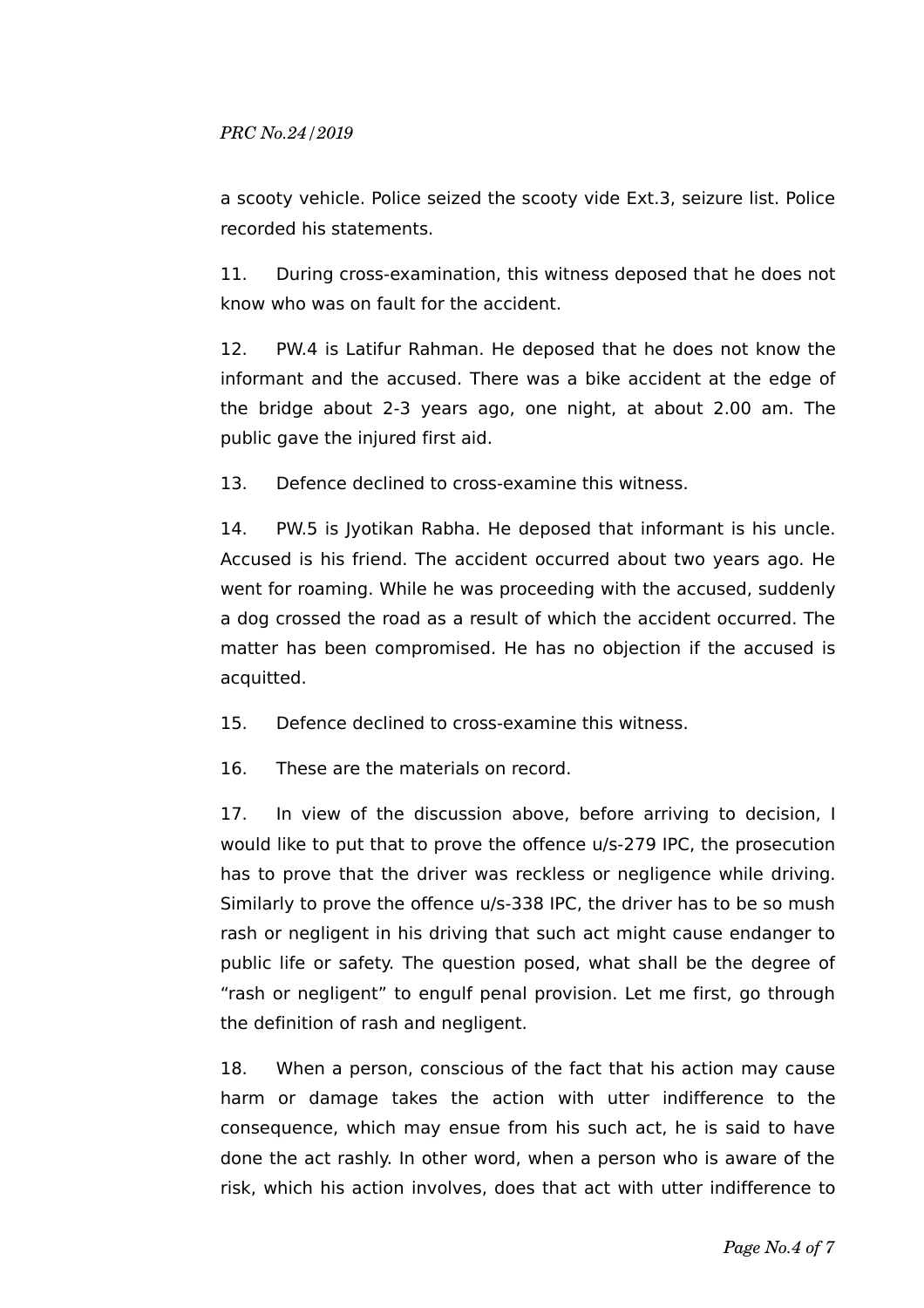the consequence, which is action is likely to entail, such an act is a rash act. On the other hand, when a person fails to take while doing an act, such precaution, which a reasonable and prudent person is expected to take or ought to take, before doing the act, such doing of the act would amount to negligence.

19. Describing as to what is a rash and negligent act, **Hon'ble Gauhati High Court in Haider Islam vs State of Assam, reported in 2007 (1) GLT 428**, it observes as under -

"The criminal negligence lies in doing an act without taking such care, which a reasonable man would, ordinarily, do."

# **In State of Himachal Pradesh vs Mohinder Singh, 1982(2), Crimes 159 a Single Judge of the Himachal Pradesh High Court**

noted that " criminal rashness is hazarding a dangerous or wanton act with the knowledge that it is so and that it may cause an injury but without intention, to cause injury or knowledge that it will probably be caused. The criminality lies in taking the risk of doing such an act with recklessness or being indifferent as to the consequence. Reckless driving or driving in a manner dangerous to public is rashness. In order to see whether it is so the condition of the road, the amount of traffic at that time and number or persons frequently moving about an the rod or expected to be road, are some of the factors to be taken to consideration in assessing the rashness or negligence or the driver. It is duty of every man who drives a vehicle on the public road, to drive it which such a care and caution as to prevent, as far as possible, any injury to anyone."

20. Now, let us see whether the prosecution has been able to bring home the guilt of the accused person beyond all reasonable doubt. From the materials on record, it is found that PW.5 i.e. victim deposed that on the day of the incident, at the relevant time, he along with accused were proceeding in a scooty and then, one dog suddenly crossed the road as a result of which the accident occurred. It appears that the victim and the other prosecution witnesses have not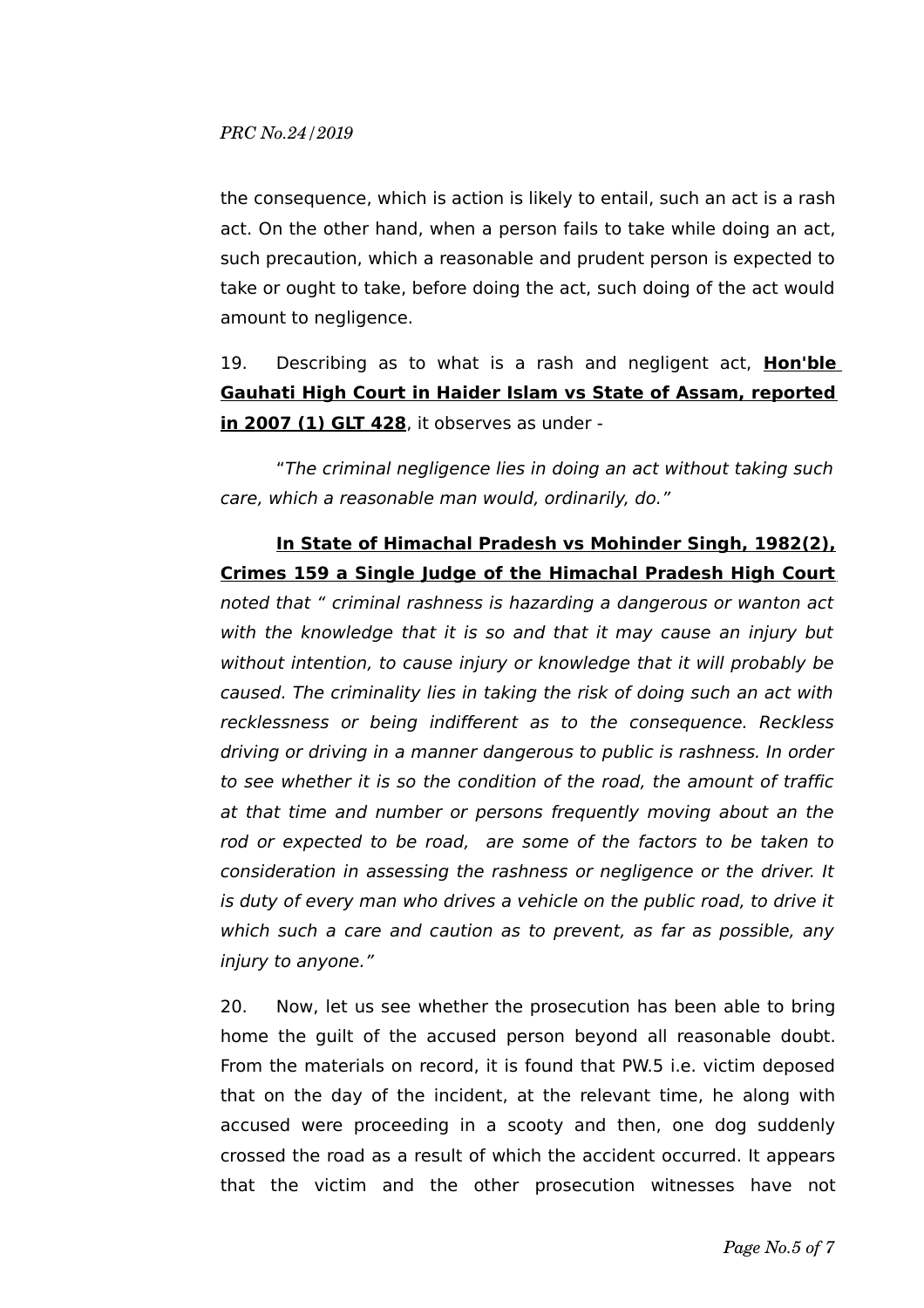implicated the accused person of commission of offence u/s-279/338 IPC. The prosecution witnesses have not stated anything incriminating material regarding the incident against the accused person.

21. In the instant case, the prosecution has not examined the MVI, the MO or the I.O. The prosecution has failed to bring any other witness who could support the prosecution case. Furthermore, the prosecution has not been able to place before the court creditable and convincing evidence to show the involvement of the accused in the commission of the offences charged with to justify a conviction.

22. The court cannot form an opinion on mere conjectural hypothesis and fix liability on the accused without the offences being proved beyond all reasonable doubt.

23. In the backdrop of the entire evidence on record and taking into account the facts and circumstances of the case, the accused person namely Bikram Rabha is acquitted of the offences u/s-279/338 I.P.C. and set at liberty forthwith.

24. Seized articles to be disposed of as per law.

25. Bail bond would be cancelled after expiry of the appellate period.

26. Judgment is written in separate sheets and delivered in open court.

Given under my hand and seal of this court on this the  $03<sup>rd</sup>$  day of February, 2020.

# **(Sri Kumud Ch. Boro)**

## **Chief Judicial Magistrate Nalbari**

Dictated and corrected by me

 **(Sri Kumud Ch. Boro) Chief Judicial Magistrate Nalbari**